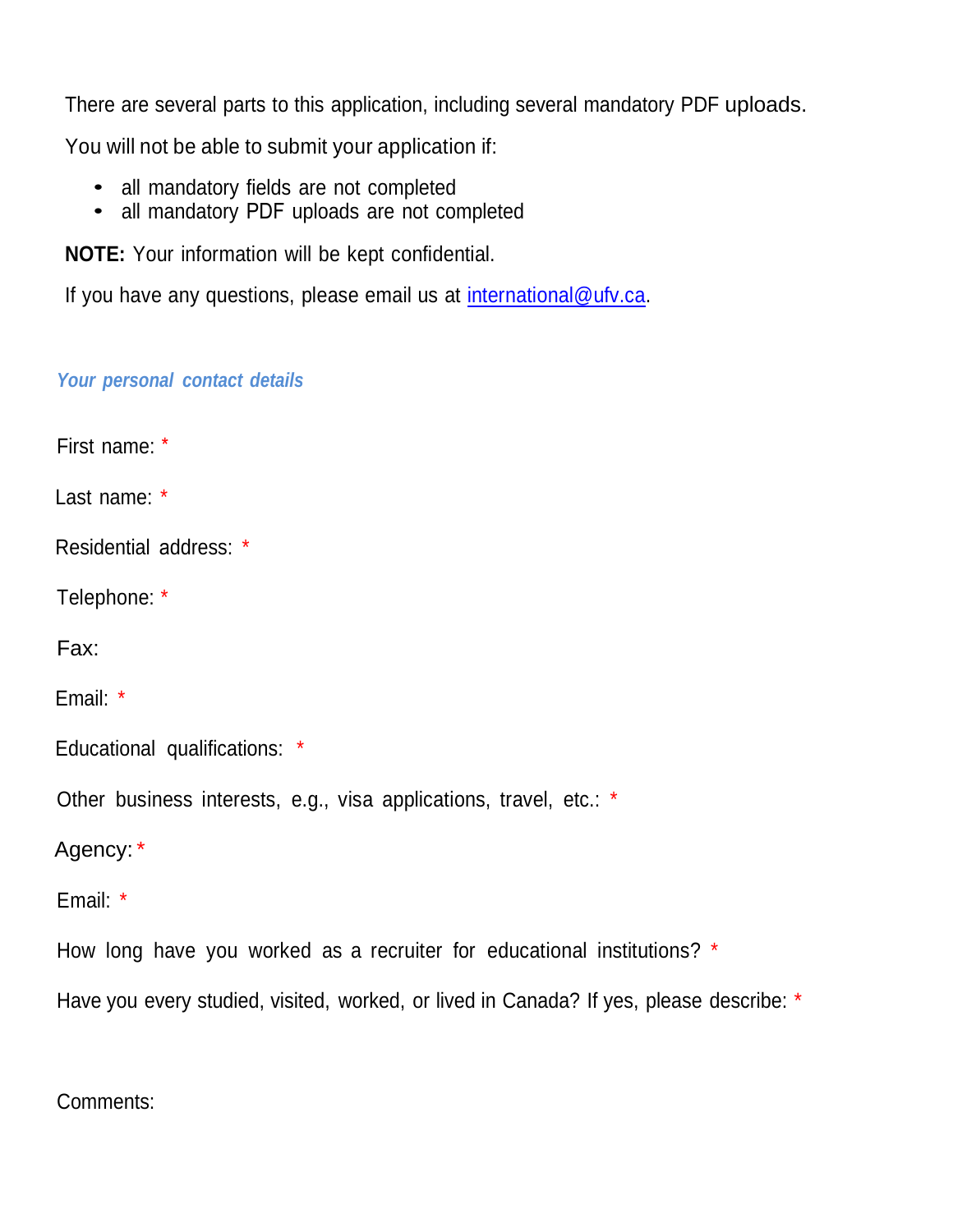## *Business contact details*

Name of Company: \*

Street Address: \*

Mailing Address (if different from above):

Telephone: \*

Fax:

Email: \*

Website: \*

 $\Box$ \* I give UFV permission to send me email messages with informationfor UFV agents. List of video-calling software you use-Skype, WeChat, Teams, Facetime, Slack, etc.:

Specific contact IDs for software that requires them—e.g., Skype, WeChat, etc.:

*Company leadership* 

**CEO/principal/head of company**  Name: \* Position/title: \* Phone: \*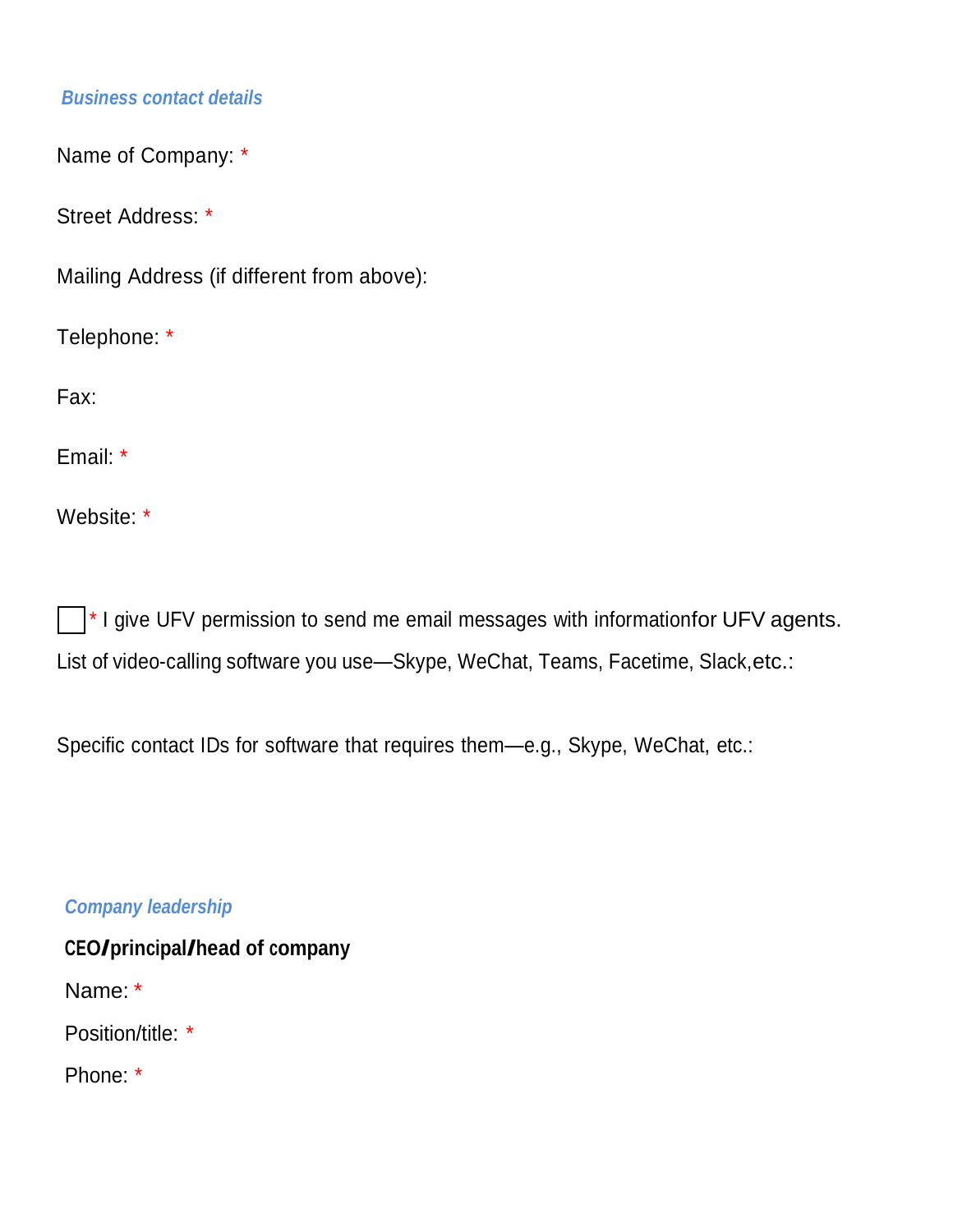Email: \*

# **Other company contact**

Name: \*

Position/title: \*

Phone: \*

Email: \*

# *Information about your business*

Business registration number: \*

Country you are registered in and the authority you are registered with: \*

Has your company or any individual within the company ever been involved in litigation, arbitration, administrative actions, or disputes? If yes, please provide dates and details. If no, type "N/A".\*

Please Include the following in your submission:

- PDF file of your business profile

- An organizational chart indicating the number of staff employed by you (PDF only)

List your company's key business activities: \*

Please indicate the geographical territory you will service: \*

Please provide a description of your target market, market trends and demands: \*

How many years has your company been an educational agency? \*

Please list branch offices (if any; input "N/A" if none): \*

How do you see UFV and your company working together? \*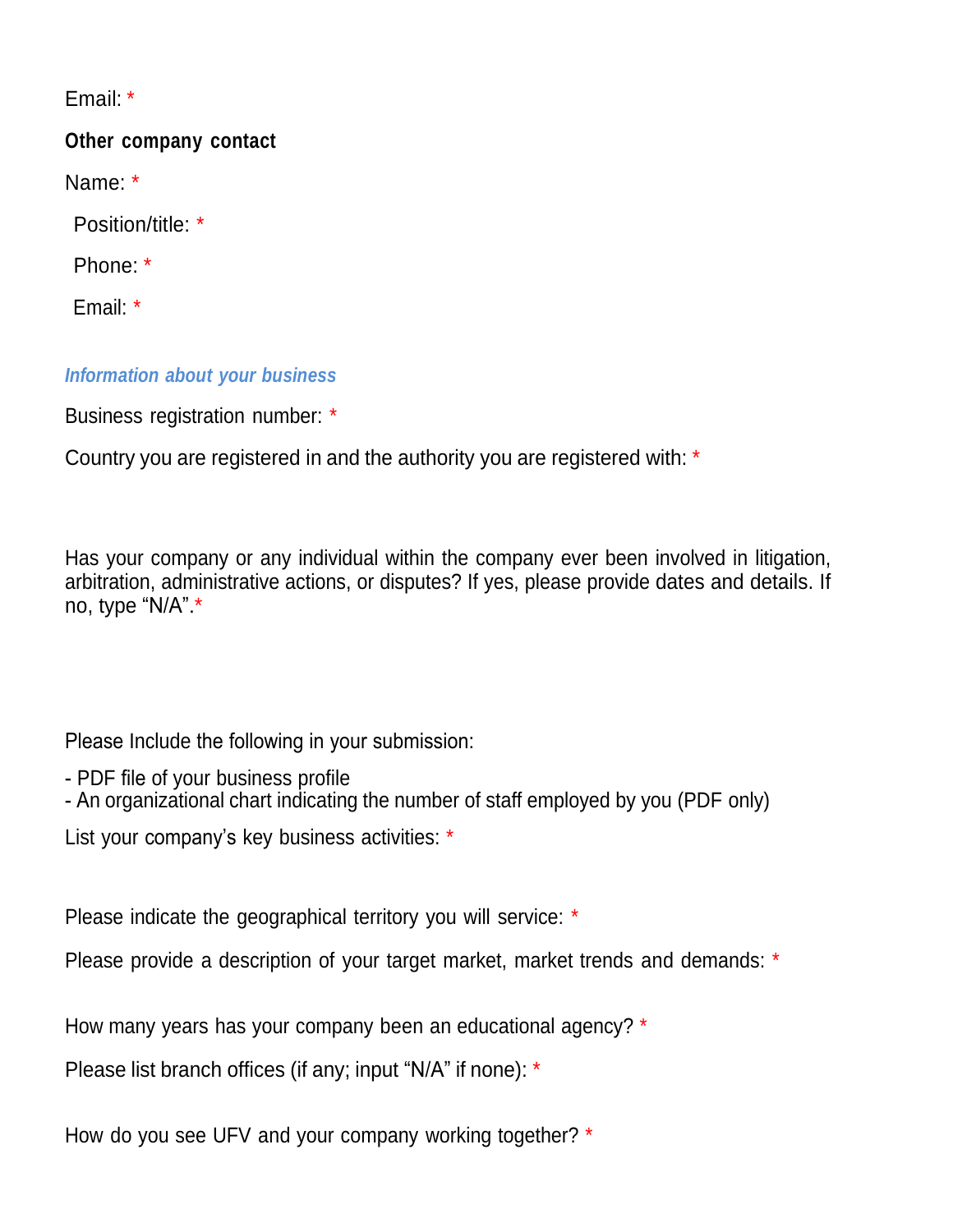#### *Sub-consultants/employees*

Does your company work with sub-agents? If yes, list company name and contactdetails. \*

Please include a PDF (only) with the following for all counselors you work with or who work for you as employees or consultants:

- 1) their name(s)
- 2) their educational qualifications
- 3) their experience
- 4) affiliation (employee/consultant/etc.)

#### *Professional accreditations*

Are you a member of the Immigration Consultants of Canada Regulatory Council ICCRC? If yes, please fill in IDnumber, if no, write "no":\*

Are you an ICEF-approved educational agent? If yes, please fill in ID number. If no, write "no": $*$ 

Have you completed the Canada Course for Education Agents? If yes, please fill in date of completion and any other identifying details. If no, write "no": \*

Are you a Regulated Canadian immigration consultant? If yes, please fill in ID number or other identifying details. If no, write "no": \*

### *Your clients*

What is the fee you charge to your students? \*

Do you currently represent any Canadian institutions? If yes, please list, if no, indicate "no":\*

Please list other countries and/or institutions you represent (mark "N/A" if not applicable):